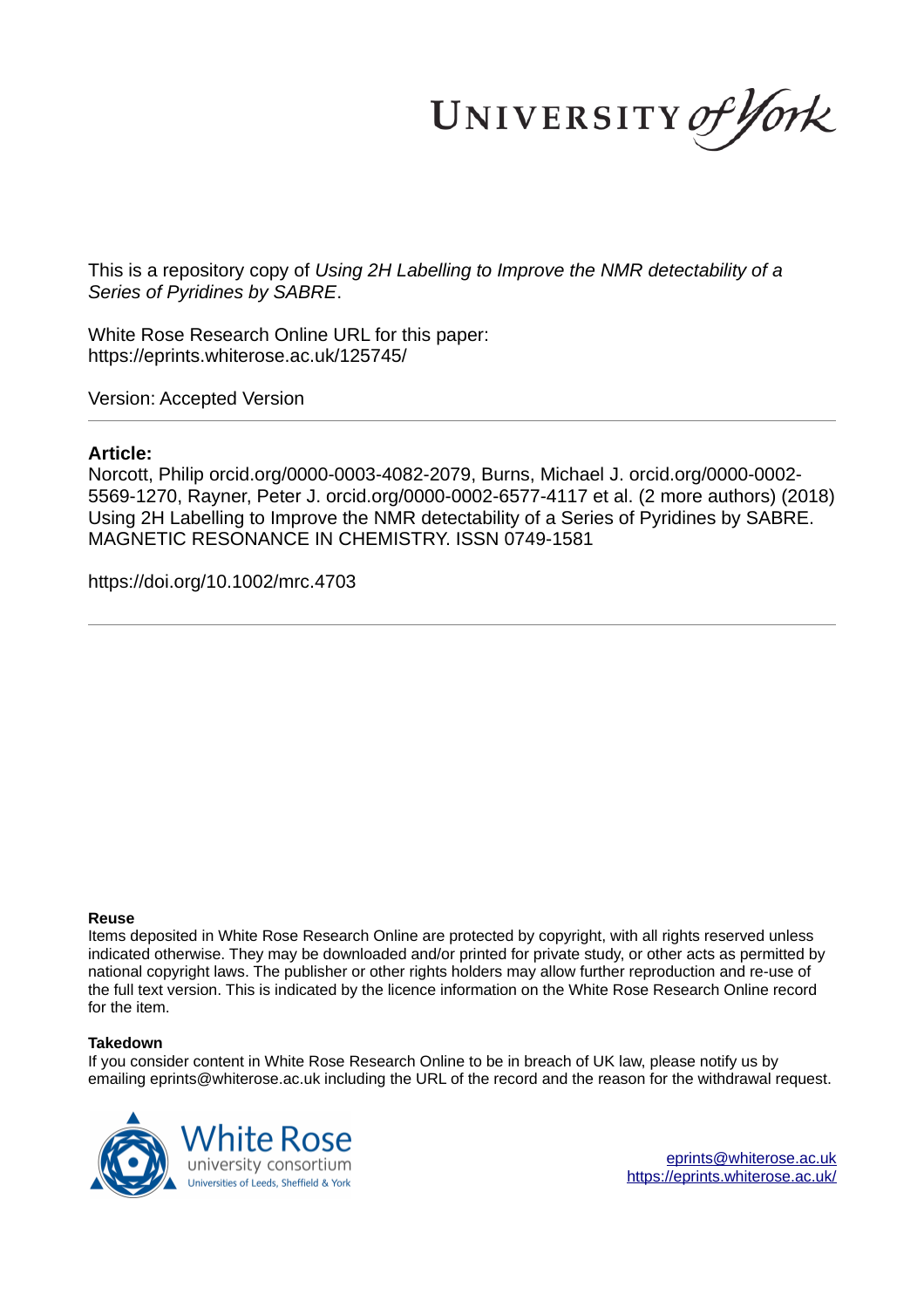# **Using <sup>2</sup>H Labelling to Improve the NMR Detectability of Pyridine and its Derivatives by SABRE**

Philip Norcott, Michael J. Burns, Peter J. Rayner, Ryan E. Mewis and Simon B. Duckett\*

#### **Abstract**

By introducing a range of <sup>2</sup>H labels into pyridine and the *para*-substituted agents methyl isonicotinate and isonicotinamide we significantly improve their NMR detectability in conjunction with the Signal Amplification by Reversible Exchange (SABRE) process. We describe how the rates of  $T_1$  relaxation for the remaining <sup>1</sup>H nuclei are increased and show how this leads to a concomitant increase in the level of  ${}^{1}$ H and  ${}^{13}$ C hyperpolarization that can ultimately be detected.

## **Introduction**

Hyperpolarization techniques overcome the inherent insensitivity of Nuclear Magnetic Resonance (NMR) and Magnetic Resonance Imaging (MRI) by manipulating the spin distribution across Zeemansplit energy levels away from equilibrium where a typical population difference used to produce a Magnetic Resonance (MR) signal can be less than 1 in 100 000. The employment of hyperpolarized states can therefore result in very substantial MR signal gains. This process can be achieved through a number of methods, the most common of which are Dynamic Nuclear Polarization (DNP) $^{1-3}$  and ParaHydrogen Induced Polarization (PHIP).<sup>4-6</sup> Signal Amplification By Reversible Exchange (SABRE)<sup>7</sup> has recently emerged as a powerful alternative that can rapidly and repeatedly hyperpolarize a substrate through the interaction of *para*hydrogen with an iridium catalyst. In SABRE, *para*hydrogen adds to a precatalyst, such as [IrCl(COD)(IMes)] (**1**, where IMes = 1,3-bis(2,4,6 trimethylphenyl)imidazol-2-ylidene and COD = *cis,cis*-cycloocta-1,5-diene), in the presence of a coordinating substrate (sub) to form an iridium hydride complex such as [Ir(H)<sub>2</sub>(IMes)(sub)<sub>3</sub>]Cl (2)<sup>8-9</sup> (see Scheme 1). Polarization from the *para*hydrogen derived hydride ligands is then transferred into the bound substrate through the *J*-coupling network that exists in this complex.<sup>10</sup> Throughout the process, *para*hydrogen and the substrate which are located in the bulk solution are in reversible exchange with the corresponding ligands that are bound to the iridium complex. This results in a build-up of hyperpolarized substrate in bulk solution and hence the signal gain grows with *para*hydrogen exposure time, although a limit is reached because relaxation acts to destroy the hyperpolarization that has been created through SABRE.<sup>11</sup> As the rates of ligand exchange are relatively fast, substantial hyperpolarization levels can be produced in just a few seconds. SABRE has been demonstrated for a wide range of substrates which include pyridine and its derivatives,  $9,12-16$ pyrazines, $16-17$  imidazoles, $18-19$  pyrazoles, $20-21$  pyridazines, $22-24$  pyrimidines, $25$  amino acids, $26$  diazirines, $27$ and acetonitrile.<sup>28</sup> It hyperpolarizes not only their  ${}^{1}$ H nuclei but the wide array of heteronuclei they contain.19, 24-25, 29-30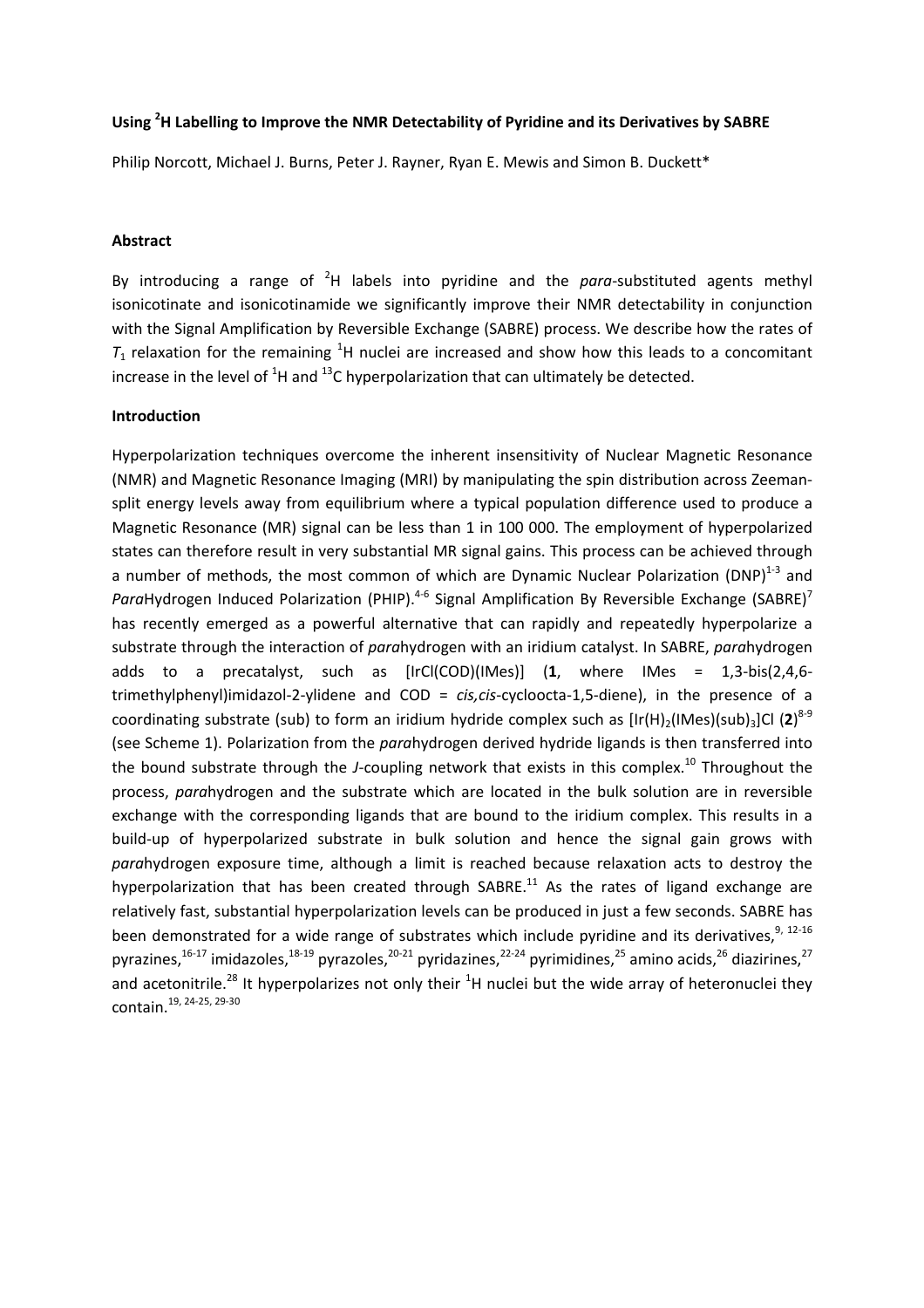

**Scheme 1** Schematic representation of the Signal Amplification by Reversible Exchange (SABRE) process wherein the substrate (sub) achieves hyperpolarization through interactions within the metal complex **2a**.

It has recently been shown that the selective, partial <sup>2</sup>H-labelling of substrates such as pyridine,  $13, 31$ nicotinamide and methyl nicotinate greatly extends the  $T_1$  relaxation times of the remaining <sup>1</sup>Hnuclei through inhibition of scalar relaxation processes.<sup>14, 32-33</sup> In addition, through <sup>2</sup>H-labelling of the IMes ligand of the iridium catalyst, the relaxation times of the bound substrate increase which further results in a dramatic improvement in the  ${}^{1}H$  hyperpolarization levels that can be achieved through SABRE. In fact, they exceed 50% polarization when 5 bar of parahydrogen is used in conjunction with a co-ligand.<sup>14</sup> In this current work, we seek to report further developments that employ this <sup>2</sup>H-labelling strategy by applying it to the related compounds pyridine, methyl isonicotinate and isonicotinamide. We seek to ascertain its effect on the efficacy of the resulting  ${}^{1}$ H and  $^{13}$ C hyperpolarization levels that can be achieved through SABRE.

#### **Results and Discussion**

Pyridine (3) was one of the first compounds to be hyperpolarized by the SABRE method.<sup>7, 12, 15</sup> Because of its relatively simple structure, we recognised that there was an opportunity to investigate the effect of selective  $2H$  labelling on the level of hyperpolarization. A selection of selectively deuterated pyridines shown in Figure 1 were therefore synthesised.<sup>34-35</sup> This approach gave us access to three isotopologues of pyridine, **3a**, **3b** and **3c**, in which <sup>1</sup>H-nuclei are retained at the *ortho*, *meta* and *para* positions of the ring respectively.



**Figure 1** <sup>2</sup>H-labelled pyridine isotopologues used in this study.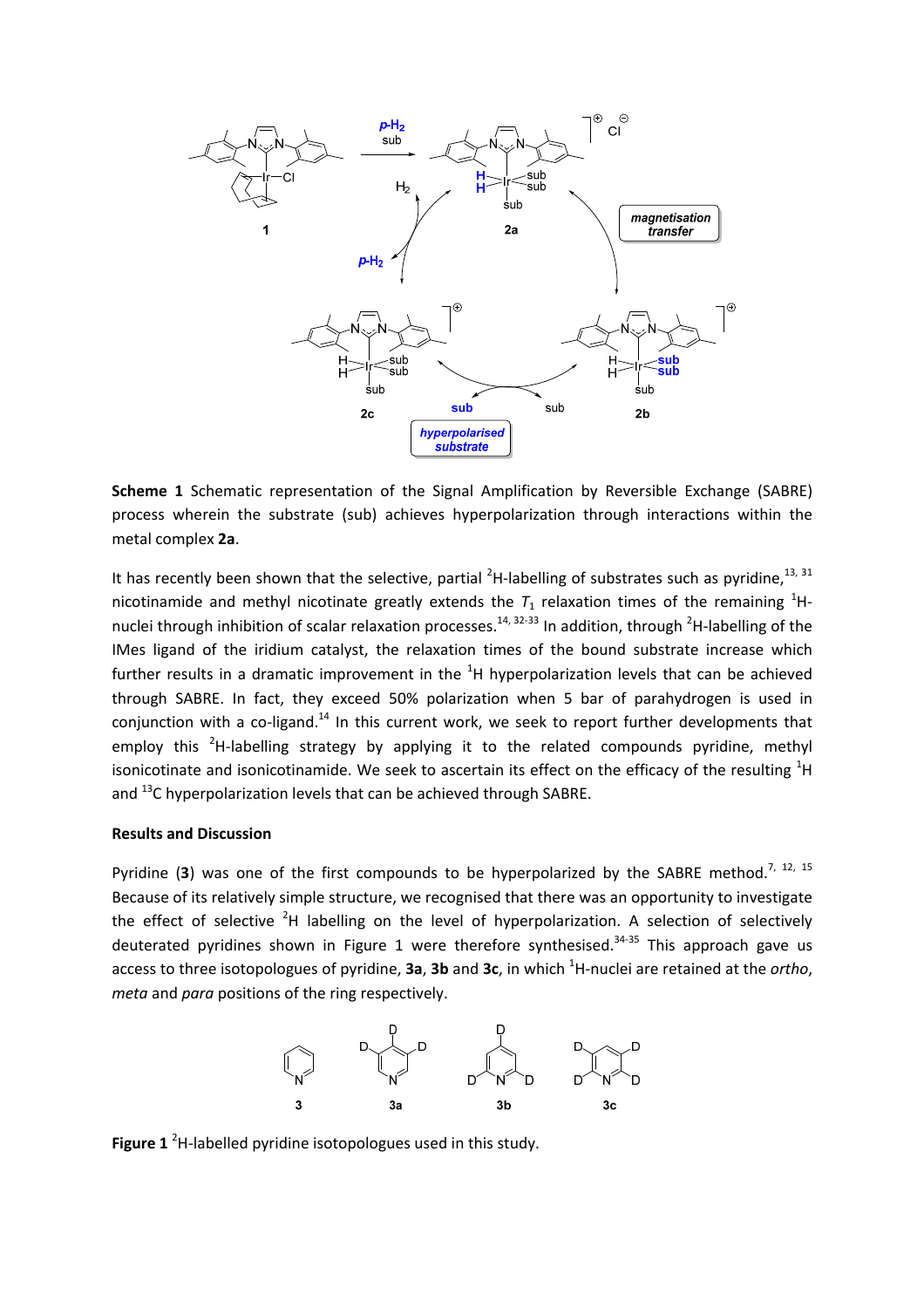When *protio*-pyridine **3** (20 mM, 4 eq.) is mixed with [IrCl(COD)IMes] (5 mM) and *para*hydrogen in ethanol- $d_6$  and shaken at 65 gauss for 10 seconds followed by immediate transport into the spectrometer for detection, the signal for H<sub>a</sub> in Fig. 2 appears with an intensity that is *ca.* 2400 larger than that observed under Boltzmann conditions in the corresponding thermally equilibrated control measurement. In contrast, the corresponding signals for  $H_b$  and  $H_c$  are 1120 and 1258 times larger than those of the corresponding reference signals (at 9.4 T). Fig. 2 (*left*) illustrates a typical measurement. The new signal intensity reflects the detection of 3.9%  $H<sub>a</sub>$  polarization, created after just 10 seconds of exposure to 3 bar of *para*hydrogen. Furthermore, we note that if 20 seconds were needed to repeat the control measurement which uses thermally equilibrated polarization levels, it would take 1333 days of data averaging to reproduce the hyperpolarized signal intensity. It is for this reason that hyperpolarization reflects a method that could transform clinical diagnosis as it may facilitate the facile detection of markers that probe underlying physiology.<sup>36</sup>



**Fig. 2** *Left*: Two single scan <sup>1</sup>H NMR spectra which illustrate pyridine (3) signals (attributed according to inset scheme) that result after SABRE (hyperpolarised) and when the polarization level matches that for thermodynamic equilibrium (normal). *Right*: Two similar single scan <sup>1</sup>H NMR spectra employing **3a**. The normal traces are shown with a ×8 vertical expansion relative to the hyperpolarised trace.

When the agent 3,4,5- $d_3$ -pyridine (3a) was employed under identical conditions to those described for **3**, the signal enhancement seen for the remaining *ortho* protons increases to 4166 (6.7% polarization), shown in Table 1. However, upon moving to 2,4,6-*d*3-pyridine (**3b**), the remaining *meta* protons exhibit a smaller gain associated with an enhancement of just 541 (0.9% polarization). Finally, 2,3,5,6-*d*4-pyridine (**3c**) results in very little signal gain with its remaining proton showing a 163-fold enhancement (0.51% polarization). These values are the average of three distinct measurements and are hence reproducible.

The lower polarization levels seen for **3b** and **3c** can be rationalized as the result of the fact that their protons are magnetically isolated from those of the hydride ligands in the iridium catalyst. Hence,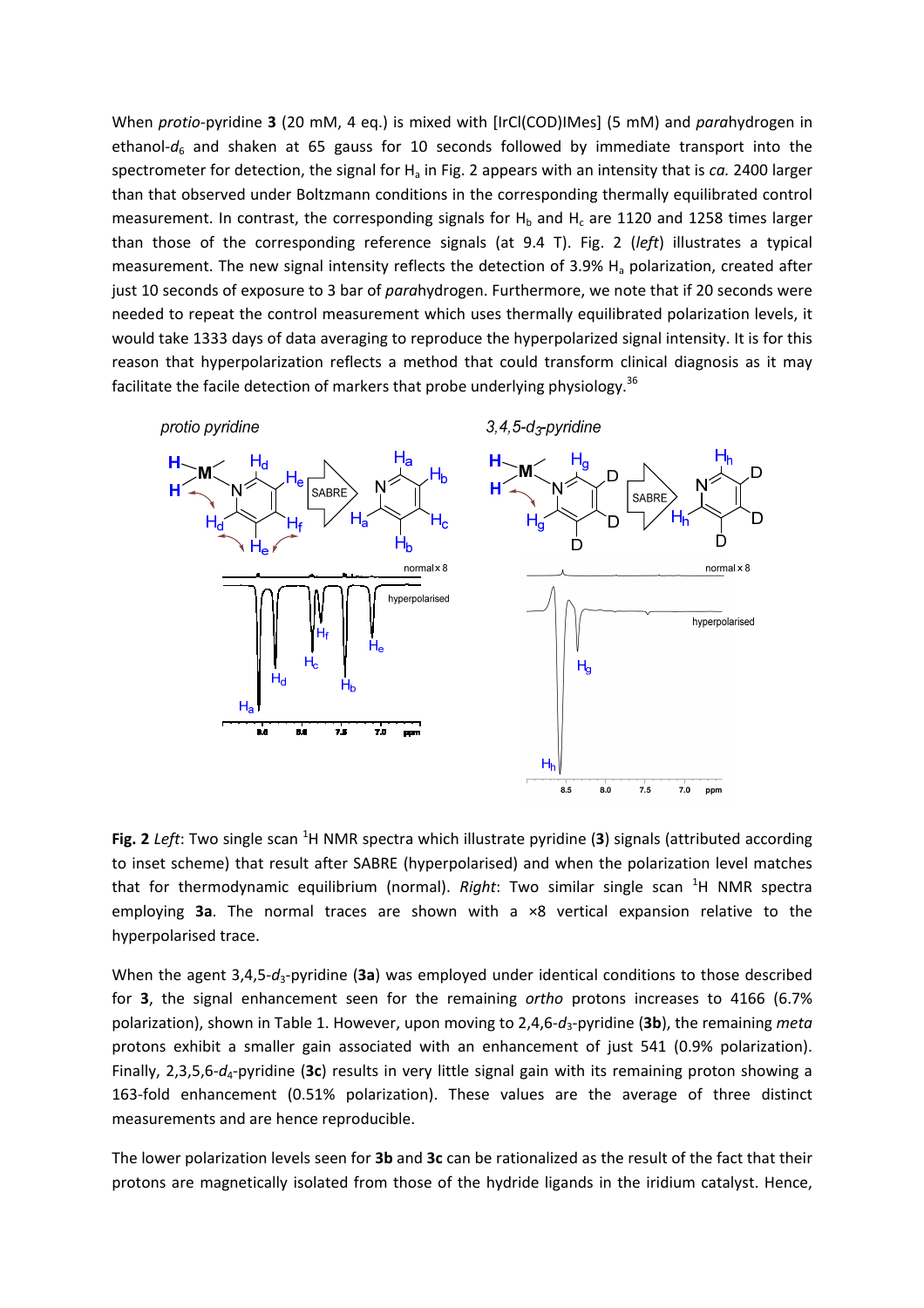smaller *J*-couplings are involved in the polarisation transfer step and less effective SABRE transfer results.<sup>37</sup> By comparison, **3a** features two *ortho* <sup>1</sup>H-nuclei which couple more strongly to the hydride ligands in the SABRE-catalyst and they are therefore able to more readily receive magnetization. An analogous trend was found when methanol-*d*<sup>4</sup> was used as the solvent and in this case a polarization level of 5.8% could be achieved with **3a**.

The reduction in hydride-substrate *J*-coupling is somewhat offset by relaxation changes. At 400 MHz, in degassed ethanol- $d_6$ , *protio*-pyridine (3) was found to exhibit  $T_1$  relaxation times of between 18.2 and 26.7 seconds (Table 1). Its isotopologue **3a**, however, has relaxation times for the two *ortho* protons of 72.4 seconds, while in **3b** the *meta* protons exhibit a 72.6 second value and in **3c** the *para* proton has a  $T_1$  of 57.5 seconds. The values determined in the <sup>2</sup>H-labelled isotopologues therefore reflect a dramatic improvement on those of the unlabelled **3**. We note, however, that under the catalytic conditions used in SABRE, interactions with the iridium catalyst act to reduce the observed  $T_1$  values. This is because the free and bound forms are in equilibrium and the observed value therefore reflects a weighted average of the two. For unlabelled pyridine, the new values lie between 3.2 and 5.3 seconds, while for **3a**, **3b** and **3c** they are 4.2, 13.8 and 25.0 seconds respectively. As percentages, the reductions caused by the presence of the catalyst in solution are therefore 94%, 81% and 56% respectively. This serves to demonstrate that the effect is most strongly manifest in the *ortho* protons which exhibit the strongest spin-spin coupling to the hydride ligands when bound to the iridium. While **3b** exhibits a better  $T_1$  value for the *meta* position, it fails to receive strong magnetisation through SABRE, a feature that is strongly demonstrated for the *para* proton of **3c**. Again, analogous relaxation and polarization trends were observed in methanol-*d*<sup>4</sup> solution. However, relaxation times for **3b** and **3c** were significantly extended in methanol- $d_4$ , compared to ethanol- $d_6$ .

Hence we can conclude it is desirable to locate a proton next to the catalyst binding site, where  $J_{\text{HH}}$  is maximised, for optimal SABRE activity but we tension this need with the fact that such an arrangement will also reduce the effective lifetime of the polarization under catalytic conditions. Clearly, the interplay between the  $T_1$  of the proton site and the efficacy of polarisation transfer must therefore be carefully considered when designing an optimised agent.

| <b>Table 1</b> $T_1$ relaxation times and polarization levels achieved for pyridines <b>3</b> through SABRE in the     |
|------------------------------------------------------------------------------------------------------------------------|
| specified solvent. Conditions: 20 mM substrate, 5 mM [IrCl(COD)IMes], activated with 3 bar $p$ -H <sub>2</sub> . $o$ = |
| ortho, $m = meta$ , $p = para$ .                                                                                       |

| <b>Substrate</b> |    | Methanol- $d_4$                          |                                                |                                                             | Ethanol- $d_6$                         |                                                 |                                                             |
|------------------|----|------------------------------------------|------------------------------------------------|-------------------------------------------------------------|----------------------------------------|-------------------------------------------------|-------------------------------------------------------------|
|                  |    | Site $T_{1(no)}$<br>$_{\text{cat.}}$ / S | Site $T_{1(\text{with})}$<br>$_{\rm cat.)}$ /S | <b>Polarization</b><br>Level (%)                            | Site $T_{1(no cat.)}/$<br>s            | Site $T_{1(\text{with})}$<br>$_{\rm cat.)}$ / S | <b>Polarization</b><br>Level (%)                            |
|                  | 3  | $0 - 28.1$<br>$m - 26.2$<br>$p - 33.8$   | $0 - 1.5$<br>$m - 5.2$<br>$p - 5.5$            | $0 - 4.3 \pm 0.3$<br>$m - 3.4 \pm 0.1$<br>$p - 5.4 \pm 0.1$ | $0 - 20.7$<br>$m - 18.2$<br>$p - 26.7$ | $0 - 3.2$<br>$m - 4.7$<br>$p - 5.3$             | $0 - 3.9 \pm 0.2$<br>$m - 1.8 \pm 0.1$<br>$p - 4.0 \pm 0.1$ |
|                  | 3a | $0 - 51.2$                               | $0 - 5.2$                                      | $0 - 5.8 \pm 0.4$                                           | $0 - 72.4$                             | $0 - 4.2$                                       | $0 - 6.9 \pm 0.4$                                           |
| D<br>D           | 3b | $m - 113.2$                              | $m - 46.7$                                     | $m - 0.6 \pm 0.1$                                           | $m - 72.6$                             | $m - 13.8$                                      | $m - 1.0 \pm 0.1$                                           |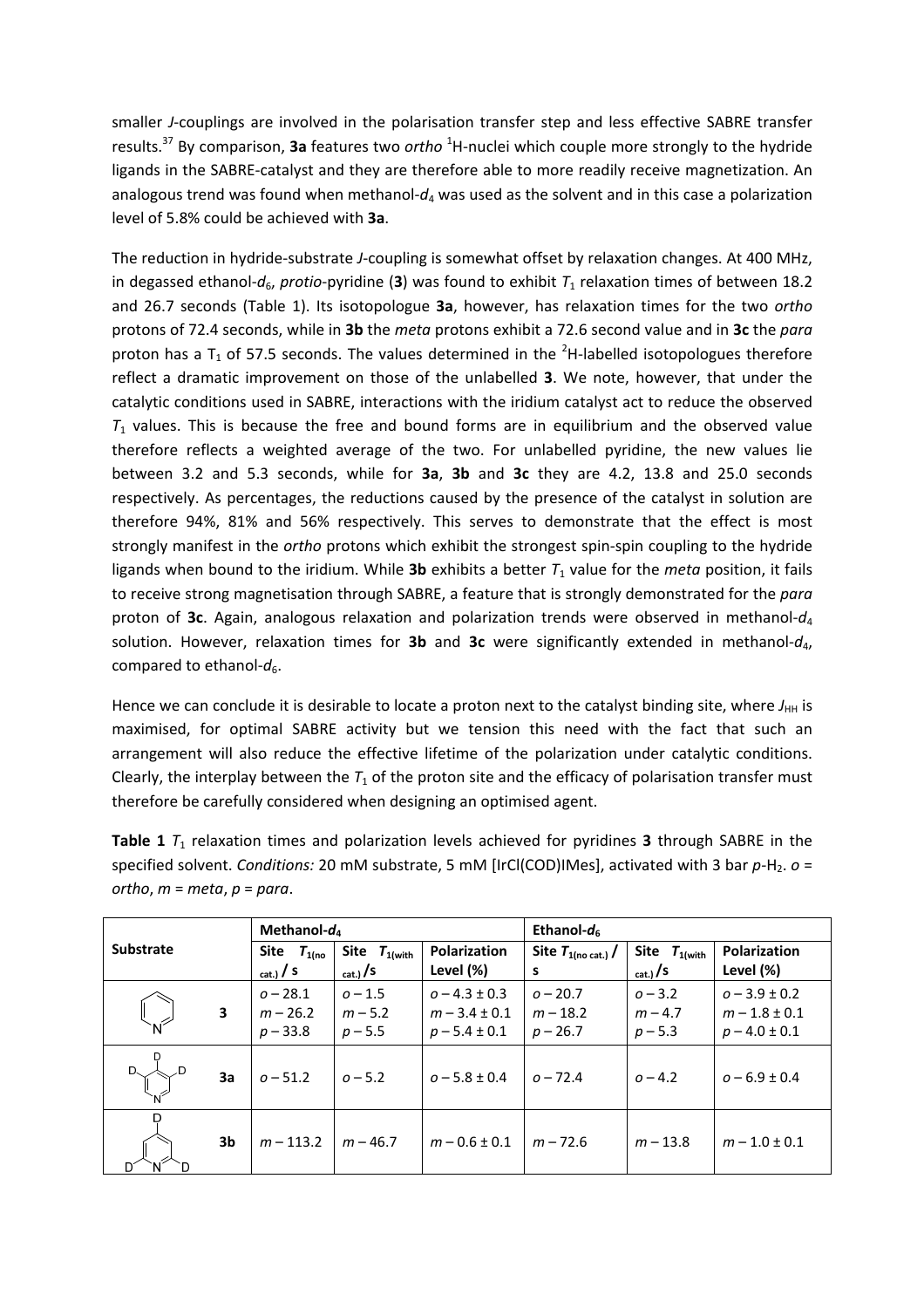| $D_{\diagdown\diagup}D$<br>ื่อ้ั้∖∕ี | <b>3c</b> $p - 84.7$ $p - 67.0$ |  | $p-0.54 \pm 0.12$ $p-57.5$ |  |  | $p - 25.0$ $p - 0.51 \pm 0.07$ |
|--------------------------------------|---------------------------------|--|----------------------------|--|--|--------------------------------|
|--------------------------------------|---------------------------------|--|----------------------------|--|--|--------------------------------|

A series of hyperpolarized <sup>13</sup>C measurements were then conducted using 3,4,5-*d*3-pyridine (**3a**) in the presence of **1** for a 4:1 loading after SABRE at approximately 0.5 G. The resulting fully coupled singlescan  $^{13}$ C hyperpolarized NMR spectrum is shown in Fig. 3 alongside its thermally equilibrated  $^{13}$ C counterpart which is a 2048 scan average. A significant increase in the  $^{13}$ C resonances' signal-tonoise ratios is clearly observed in the hyperpolarized spectrum. Furthermore, the *ortho* peak (148 ppm) is observed as an antiphase doublet of doublets, whereas the *meta* (124 ppm) and *para* (137 ppm) peaks are split into antiphase triplets of doublets. This is consistent with the creation of  $I_2S_2$ terms, where the antiphase component is associated with the small, indirect *J*<sub>HC</sub> coupling. The *meta* and *para* signals are associated with the detection of a <sup>13</sup>CD signal for the *meta* and *para* sites which accounts for the in-phase 1:1:1 splitting.





When a similar experiment was recorded with concurrent  ${}^{1}H$  decoupling a much weaker signal was observed (Fig. 4). This confirms that the dominant terms that are created under SABRE at 60 G are indeed  $I_zS_z$  based rather than  $S_z$ . We expect that the levels of signal gain that are observed may be improved through the incorporation of a  $^{15}N$  label, which has recently been shown to reduce  $^{13}C$ polarization transfer losses due to quadrupolar relaxation.<sup>38</sup>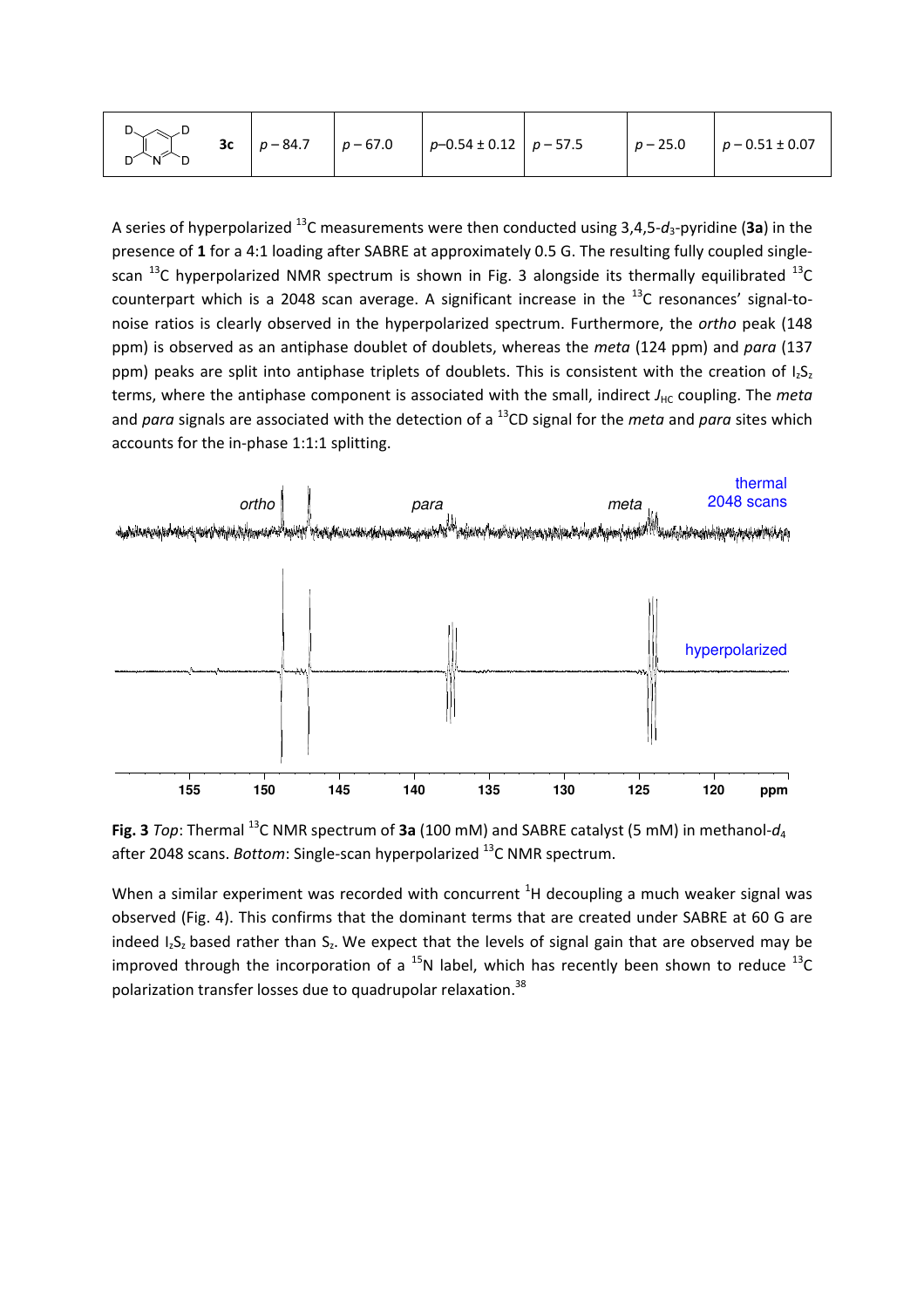

**Fig. 4** *Top*: Thermal <sup>13</sup>C{<sup>1</sup>H} NMR spectrum of **3a** (100 mM) and SABRE catalyst (5 mM) in methanol $d_4$  over 32 scans. *Bottom*: Single-scan hyperpolarized  $^{13}C_1^{1}H$  NMR spectrum.

Following these observations, we turned our attention to the *para-*substituted pyridine derivatives, methyl isonicotinate (**4**) and isonicotinamide (**5**). A range of doubly deuterated isotopologues of these compounds were synthesized according to Scheme 2, and the results of the related NMR studies are shown in Table 2. These substrates provide a range of  ${}^{1}H$  spin systems, and we expected them to exhibit markedly different hyperpolarization characteristics. This reflects the fact that **4a** and 5a possess pairs of *ortho* and *meta*<sup>1</sup>H nuclei that exhibit a mutual 3-bond coupling, in contrast, **4b** and **5b** contain two weakly coupled *ortho* and *meta* nuclei (5-bond coupling), while **4c, 5c, 4d** and **5d** contain pairs of equivalent *ortho* and *meta* nuclei respectively.



**Scheme 2** Synthetic route to the doubly <sup>2</sup>H-labelled methyl isonicotinates **4** and isonicotinamides **5**.

For these ester and amide substrates, deuteration at the 2- and 3- positions (**4a** and **5a**) proved to result in limited changes in there relaxation times relative to their  ${}^{1}$ H counterpart and somewhat similar polarization levels as a result of SABRE were observed (Table 2). These results indicate that relaxation within these molecules is driven by interactions between the adjacent  ${}^{1}H$  nuclei. Analogues **b-d**, with more isolated <sup>1</sup>H spin systems, might therefore be predicted to have higher  $T_1$ values. In support of this, we found that deuteration at the 2- and 5-positions (**4b** and **5b**) does indeed result in significantly improved relaxation times, and SABRE polarization levels. Now the  $T_1$ values are over 60 seconds for methyl 2,5-d<sub>2</sub>-isonicotinate 4b, which compare to 14 seconds of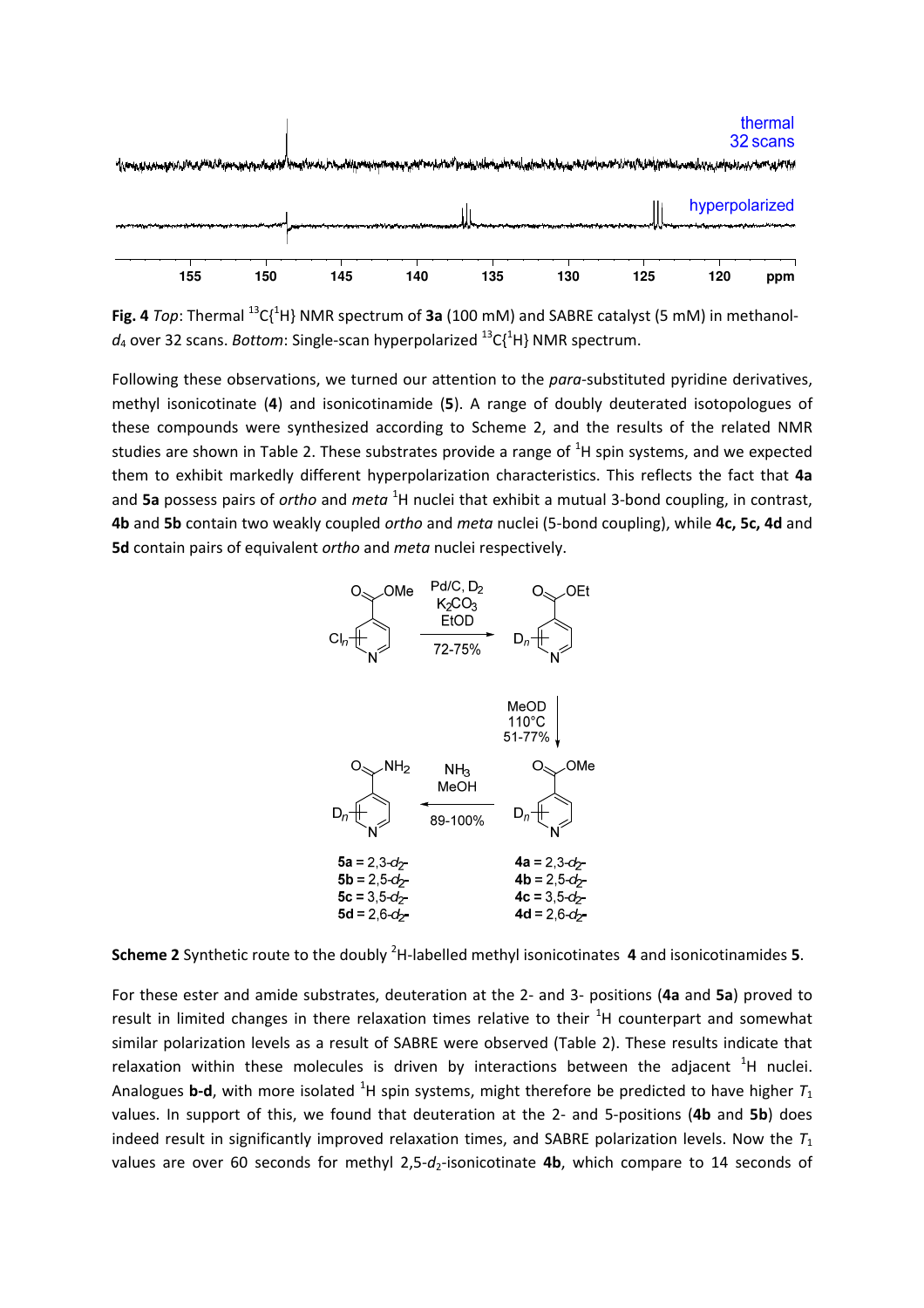protio **4**. In the case of isonicotinamide **5b**, the SABRE polarization levels actually improve from the original 2.6% and 0.2% levels for the *ortho* and *meta* positions of **5** (in methanol-*d*4) respectively to 12.4% and 12.3% respectively. In this case, the extension of the  $T_1$  values determined for the *meta* proton in the presence of the SABRE catalyst greatly assists in increasing the observed polarization level of the proton at this position.

In general, compounds with only *ortho* <sup>1</sup>H-nuclei (**4c** and **5c**) gave slightly improved levels of polarization and  $T_1$  values that compare to those of the parent, but still suffer from short relaxation times when determined in the presence of the SABRE catalyst. This is consistent with the results outlined earlier for 3a. Compounds 4d and 5d, with only *meta* <sup>1</sup>H nuclei now give higher  $T_1$  values, but as expected, the improvement in achieved polarization level is minimal, in accordance with the weaker *J*-coupling that connects them to hydride ligands in the catalyst.

*protio isonicotinamide 2,5-d<sup>2</sup>*

*-isonicotinamide*



**Fig. 5** *Left*: Single scan <sup>1</sup>H NMR spectra for hyperpolarized and fully relaxed isonicotinamide 5 at 400 MHz. *Right*: Corresponding single scan <sup>1</sup>H NMR spectra of **5b**. The normal traces are shown with a ×8 vertical expansion relative to the hyperpolarised traces.

**Table 2**  $T_1$  relaxation times (s) and polarization levels found for the methyl isonicotinates **4** and the isonicotinamides 5. *Conditions:* 20 mM substrate, 5 mM [IrCl(COD)IMes], activated with 3 bar  $p$ -H<sub>2</sub>. *o* = *ortho*, *m* = *meta*.

| <b>Substrate</b>                                 | Methanol-d <sub>a</sub>         |                                  |                                        |  |
|--------------------------------------------------|---------------------------------|----------------------------------|----------------------------------------|--|
|                                                  | Site $T_{1(no \text{ cat.})}/s$ | Site $T_{1(\text{with cat.})}/s$ | <b>Polarization Level (%)</b>          |  |
| $O_{\scriptscriptstyle\diagdown\smile}$ OMe<br>4 | $o - 14.2$<br>$m - 14.1$        | $0 - 1.9$<br>$m - 3.9$           | $0 - 4.8 \pm 0.1$<br>$m - 1.0 \pm 0.1$ |  |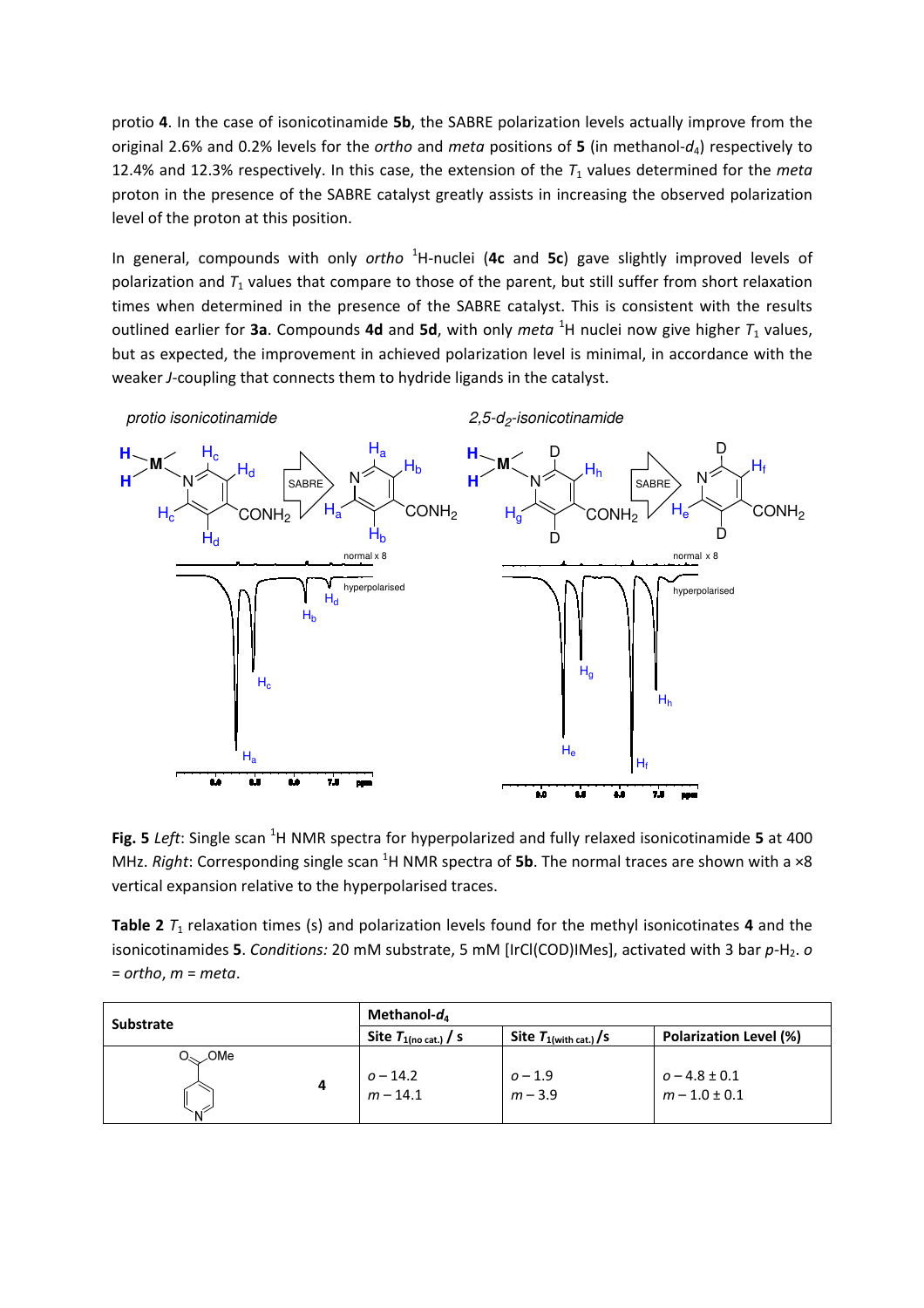| $O_{\!\!\!\!\!\sim\!\!>}$ OMe    |    |                        |                        |                                        |
|----------------------------------|----|------------------------|------------------------|----------------------------------------|
| D                                | 4a | $0 - 9.6$<br>$m - 9.6$ | $0 - 2.9$<br>$m - 5.8$ | $o - 2.2 \pm 0.1$<br>$m - 1.4 \pm 0.1$ |
| D.                               |    |                        |                        |                                        |
| $O_{\text{max}}$ OMe             |    | $0 - 61.9$             | $o - 3.5$              | $o - 5.4 \pm 0.4$                      |
| D.                               | 4b | $m - 61.2$             | $m - 21.4$             | $m - 5.6 \pm 0.3$                      |
| D.                               |    |                        |                        |                                        |
| $O_{\!\!\!\!\!\sim\!\!>}$ OMe    |    |                        |                        |                                        |
| D.<br>.D                         | 4с | $o - 70.7$             | $0 - 4.1$              | $0 - 7.4 \pm 0.3$                      |
| $O_{\infty}$ OMe                 |    |                        |                        |                                        |
| $D^2$<br>`D                      | 4d | $m - 72.8$             | $m - 16.1$             | $m - 7.4 \pm 0.4$                      |
| $O_{\text{max}}$ NH <sub>2</sub> |    |                        |                        |                                        |
|                                  | 5  | $0 - 8.2$              | $0 - 1.7$              | $o - 2.6 \pm 0.2$                      |
|                                  |    | $m - 8.3$              | $m - 3.5$              | $m - 0.2 \pm 0.02$                     |
| $O_{\text{max}}$ NH <sub>2</sub> |    |                        |                        |                                        |
| D                                | 5a | $0 - 7.4$<br>$m - 8.3$ | $0 - 2.3$<br>$m - 4.1$ | $0 - 3.5 \pm 0.3$<br>$m - 0.4 \pm 0.1$ |
| D                                |    |                        |                        |                                        |
| NH <sub>2</sub><br>O.            |    | $o - 18.2$             | $0 - 4.2$              | $o - 11.0 \pm 0.5$                     |
| D.                               | 5b | $m - 42.7$             | $m - 16.0$             | $m - 11.1 \pm 0.5$                     |
| D                                |    |                        |                        |                                        |
| $\angle$ NH <sub>2</sub><br>О.   |    |                        |                        |                                        |
| D.<br>D                          | 5с | $o - 23.4$             | $0 - 2.9$              | $0 - 5.8 \pm 0.7$                      |
| $O_{\text{max}}$ NH <sub>2</sub> |    |                        |                        |                                        |
|                                  | 5d | $m - 47.2$             | $m - 8.3$              | $m - 4.2 \pm 0.1$                      |
| D<br>D<br>N                      |    |                        |                        |                                        |

These trends confirm our earlier conclusions that substrates containing a <sup>1</sup>H nucleus at the *ortho* position result in efficient polarization transfer and that <sup>1</sup>H nuclei which are isolated from each other, and the hydride ligands of the metal catalyst, lead to increased relaxation times under SABRE. These changes contribute cooperatively to produce a strong, long-lived hyperpolarised signal.

Related hyperpolarised <sup>13</sup>C NMR experiments on the labelled isonicotinamides (**5a-5d**) showed that superior signal enhancements could be achieved with these substrates (Fig. 6). With a 20-fold concentration of substrate to catalyst and polarization transfer at approximately 0.5 gauss, compound **5a** showed strong SABRE responses for the quaternary carbons, including those adjacent to the  ${}^{2}$ H-labels. The remaining CH positions showed a much lower, but detectable signal enhancement, an effect which is predicted to be due to an increased rate of relaxation. Compound **5b** produced a similar outcome; the higher levels of <sup>1</sup>H polarization enabling increased magnetization transfer to be relayed into the most distant quaternary carbon. In the case of compound **5c**, a clear SABRE signal was observed for all carbons on the aromatic ring, notably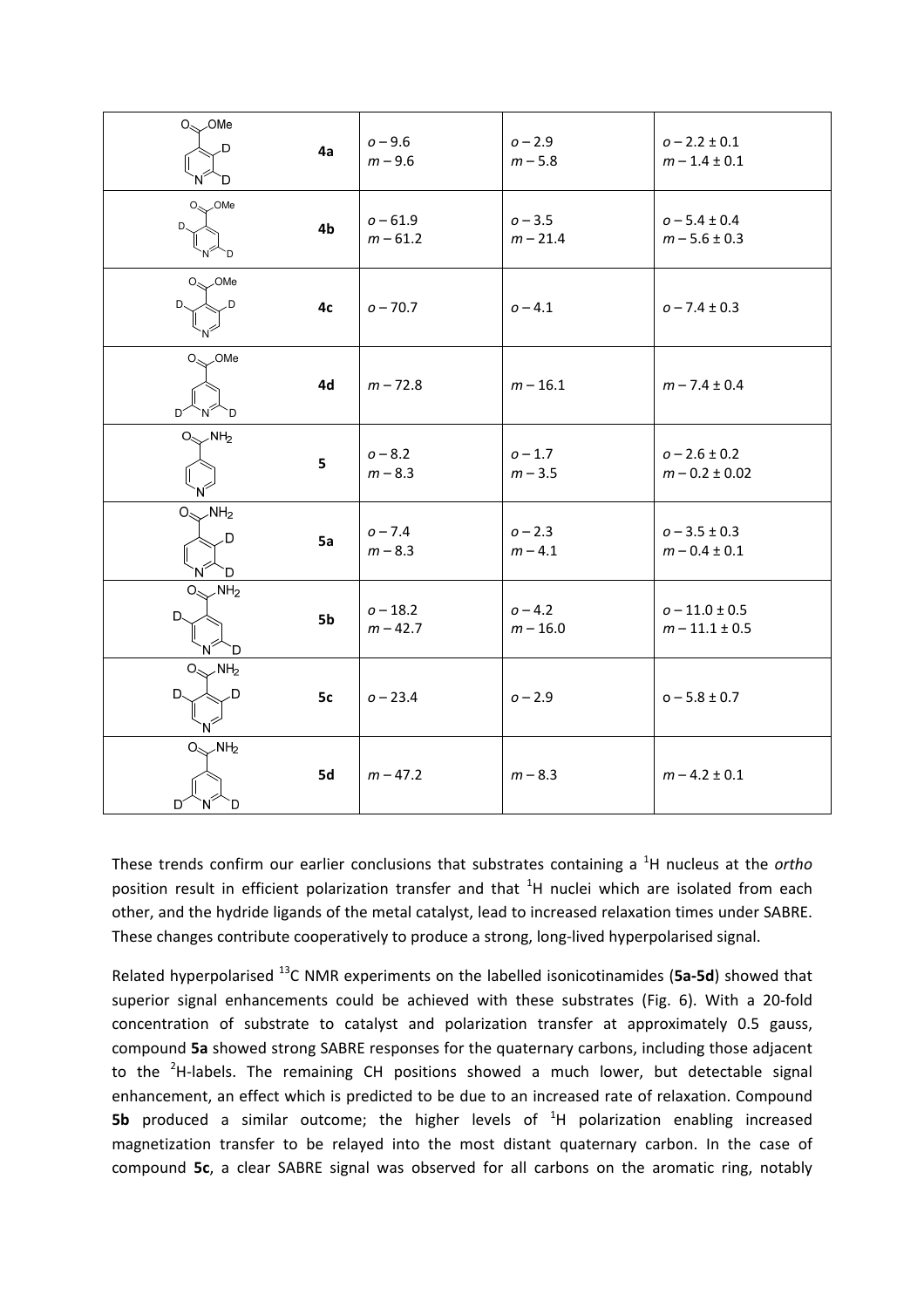including that of the CH at the *ortho* position. The carbonyl carbon showed significantly smaller polarization, as only a weak  ${}^4J_{\text{CH}}$  coupling to the ortho proton is possible from that site for transfer. Analogue 5d gave very little <sup>13</sup>C polarization, with only the carbonyl position being visible. It should be noted that in all cases the dominant peaks appear in anti-phase due to the observation of  $I_2S_2$ derived states.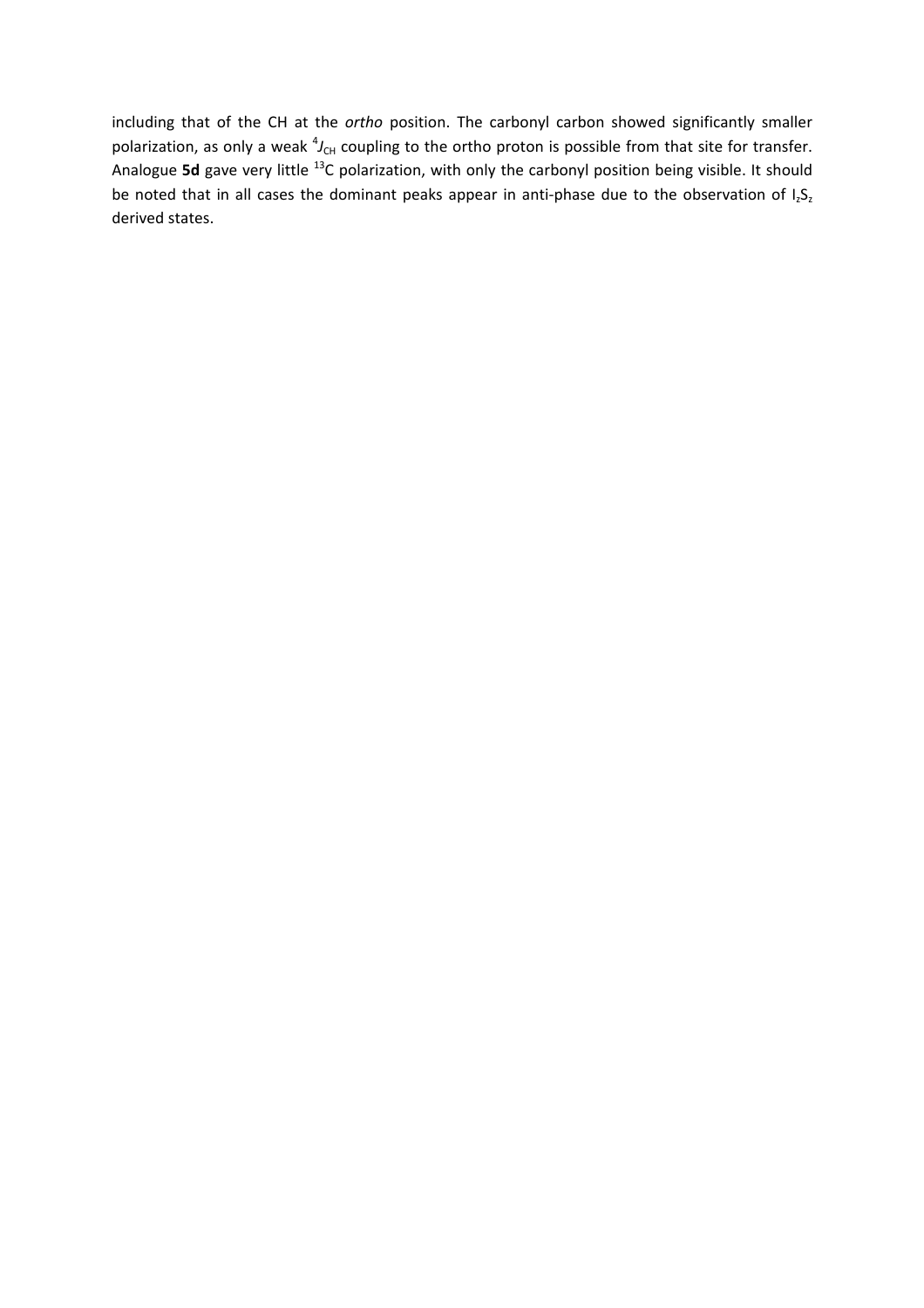

**Fig. 6** Series of hyperpolarized single-scan <sup>13</sup>C NMR spectra of **5-5d** (100 mM) and [IrCl(COD)(IMes)] (5 mM) in methanol- $d_4$  underp-H<sub>2</sub> after transfer at 0.5 G. Thermally polarized reference <sup>13</sup>C NMR spectrum (top), acquired over 4096 scans. ε = enhancement factor, fold gain.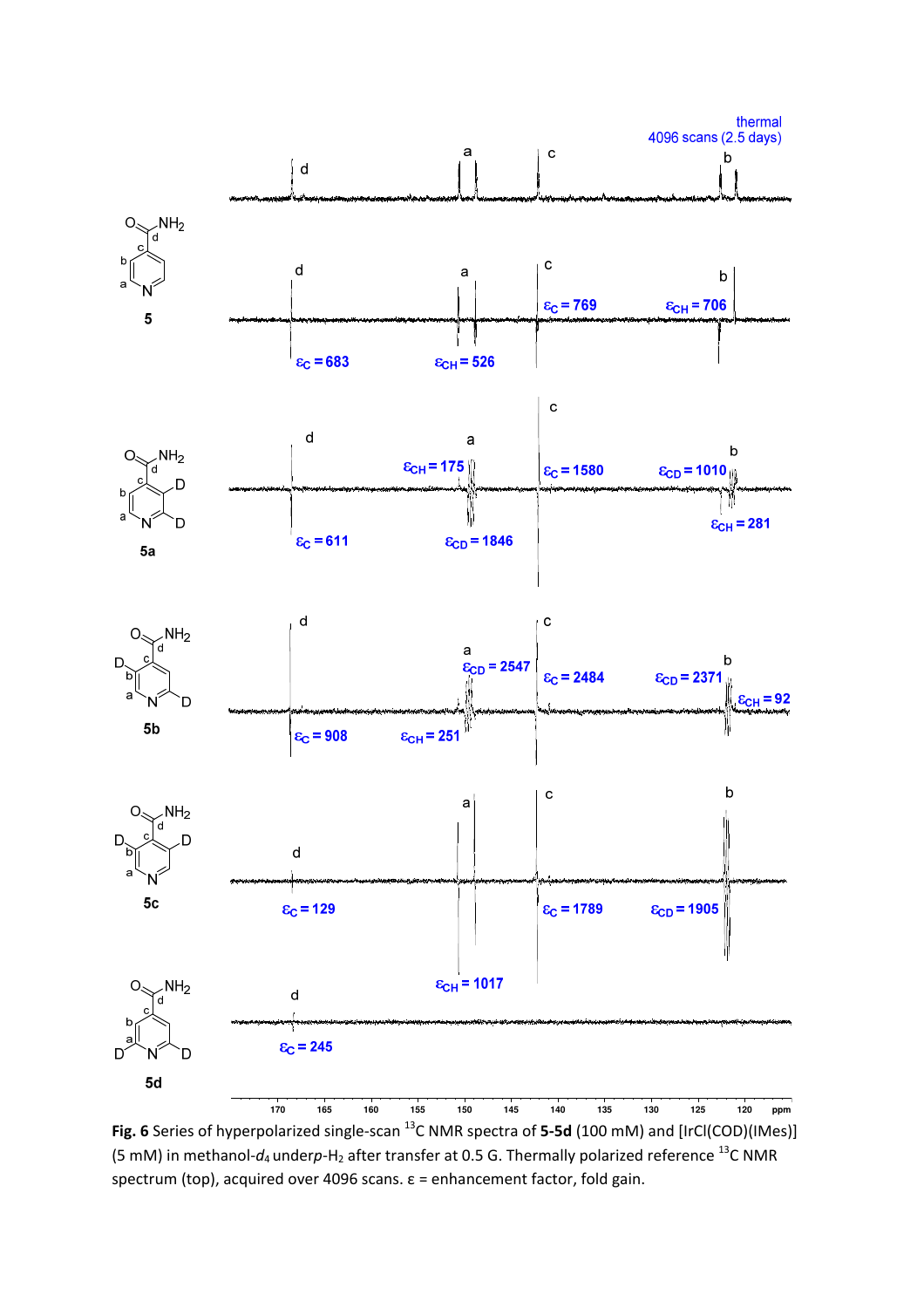### **Conclusions**

An investigation has been made into the effect of selectively incorporating  $2H$  labels into a number of pyridine-based substrates and the subsequent effect this change had on the observed hyperpolarization levels achieved through the SABRE process. We completed studies on three isotopologues of pyridine (**3**), four isotopologues of methyl isonicotinate (**4**) and four isotopologues of isonicotinamide (**5**). We find that harnessing hyperpolarization sites adjacent to the nitrogen centre of pyridine, which binds to the SABRE catalyst metal centre, is crucial for efficient polarization transfer through its stronger  ${}^4J_{\text{HH}}$  coupling to the *para*hydrogen-derived metal hydride ligands. Furthermore, we confirm that the presence of spin-isolated hyperpolarization sites in these agents both increases signal lifetime through reduced relaxation, and allows the detection of strongly hyperpolarized  ${}^{1}H$  responses. These changes also facilitate the detection of strong  ${}^{13}C$  NMR signals, most notably for the corresponding quaternary and CD positions. These signals typically appear with anti-phase character due their origin in a heteronuclear longitudinal two spin order term  $(^{1}H^{-13}C)$ involving an indirect coupling. Agent **5b** produced the strongest carbonyl signal as a consequence of a <sup>3</sup>/<sub>HC</sub> coupling, which must lead to limited internal peak cancelation due to its small value. In contrast the larger <sup>13</sup>C-CONH<sup>2</sup> response results with **5a**. The <sup>13</sup>CH signals of **5c** are also dramatically stronger than those of **5a**, **5b** and **5d** in accordance with a predicted long relaxation time. The spin isolation of the C<sup>-13</sup>CONH<sub>2</sub> groups in **5c** and **5d** though acts to reduce its detectability, although the signal for  $C^{-13}$ CONH<sub>2</sub> is strongly visible in **5a** and **5b**. Hence we conclude that a <sup>2</sup>H labelling strategy can be used to not only control<sup>1</sup>H signal gains, but also those of  $^{13}$ C. We expect that this strategy will enable improvement in polarization in molecules containing other heteronuclei, such as  $^{15}N$ , and work is ongoing to achieve this goal. Additionally, a detailed investigation into the mechanism of polarization transfer in molecules containing  $2H$  nuclei would be of interest.

### **Acknowledgements**

We thank the Wellcome Trust (092506 and 098335) for funding.

#### **ORCID**

*Philip Norcott* http://orcid.org/0000-0003-4082-2079

*Michael J. Burns* http://orcid.org/0000-0002-5569-1270

*Peter J. Rayner* http://orcid.org/0000-0002-6577-4117

*Simon B. Duckett* http://orcid.org/0000-0002-9788-6615

#### **References**

1. Ardenkjær-Larsen, J. H.; Fridlund, B.; Gram, A.; Hansson, G.; Hansson, L.; Lerche, M. H.; Servin, R.; Thaning, M.; Golman, K., Increase in signal-to-noise ratio of > 10,000 times in liquid-state NMR. *Proc. Natl. Acad. Sci. U.S.A.* **2003,** *100* (18), 10158-10163.

2. Keshari, K. R.; Wilson, D. M., Chemistry and biochemistry of 13C hyperpolarized magnetic resonance using dynamic nuclear polarization. *Chem. Soc. Rev.* **2014,** *43* (5), 1627-1659.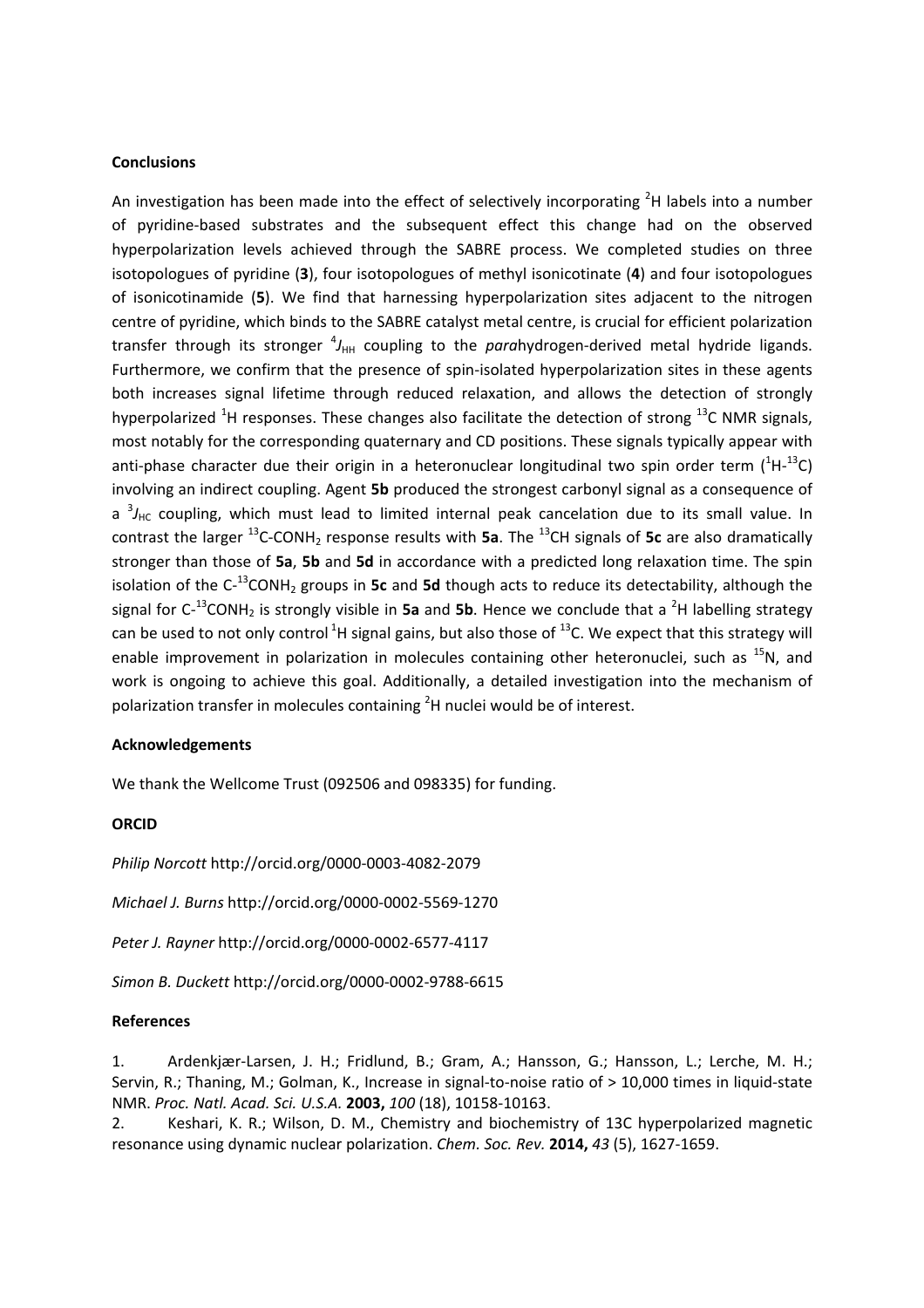3. Ardenkjaer-Larsen, J. H., On the present and future of dissolution-DNP. *J. Magn. Reson.* **2016,** *264* (Supplement C), 3-12.

4. Bowers, C. R.; Weitekamp, D. P., Transformation of Symmetrization Order to Nuclear-Spin Magnetization by Chemical Reaction and Nuclear Magnetic Resonance. *Phys. Rev. Lett.* **1986,** *57* (21), 2645-2648.

5. Bowers, C. R.; Weitekamp, D. P., Parahydrogen and synthesis allow dramatically enhanced nuclear alignment. *J. Am. Chem. Soc.* **1987,** *109* (18), 5541-5542.

6. Golman, K.; Axelsson, O.; Jóhannesson, H.; Månsson, S.; Olofsson, C.; Petersson, J. S., Parahydrogen-induced polarization in imaging: Subsecond 13C angiography. *Magn. Reson. Med.* **2001,** *46* (1), 1-5.

7. Adams, R. W.; Aguilar, J. A.; Atkinson, K. D.; Cowley, M. J.; Elliott, P. I. P.; Duckett, S. B.; Green, G. G. R.; Khazal, I. G.; López-Serrano, J.; Williamson, D. C., Reversible Interactions with para-Hydrogen Enhance NMR Sensitivity by Polarization Transfer. *Science* **2009,** *323* (5922), 1708-1711.

8. Cowley, M. J.; Adams, R. W.; Atkinson, K. D.; Cockett, M. C. R.; Duckett, S. B.; Green, G. G. R.; Lohman, J. A. B.; Kerssebaum, R.; Kilgour, D.; Mewis, R. E., Iridium N-Heterocyclic Carbene Complexes as Efficient Catalysts for Magnetization Transfer from para-Hydrogen. *J. Am. Chem. Soc.* **2011,** *133* (16), 6134-6137.

9. Lloyd, L. S.; Asghar, A.; Burns, M. J.; Charlton, A.; Coombes, S.; Cowley, M. J.; Dear, G. J.; Duckett, S. B.; Genov, G. R.; Green, G. G. R.; Highton, L. A. R.; Hooper, A. J. J.; Khan, M.; Khazal, I. G.; Lewis, R. J.; Mewis, R. E.; Roberts, A. D.; Ruddlesden, A. J., Hyperpolarisation through reversible interactions with parahydrogen. *Catal. Sci. Technol.* **2014,** *4* (10), 3544-3554.

10. Adams, R. W.; Duckett, S. B.; Green, R. A.; Williamson, D. C.; Green, G. G. R., A theoretical basis for spontaneous polarization transfer in non-hydrogenative parahydrogen-induced polarization. *J. Chem. Phys.* **2009,** *131* (19), 194505.

11. Barskiy, D. A.; Pravdivtsev, A. N.; Ivanov, K. L.; Kovtunov, K. V.; Koptyug, I. V., A simple analytical model for signal amplification by reversible exchange (SABRE) process. *PCCP* **2016,** *18* (1), 89-93.

12. Atkinson, K. D.; Cowley, M. J.; Elliott, P. I. P.; Duckett, S. B.; Green, G. G. R.; López-Serrano, J.; Whitwood, A. C., Spontaneous Transfer of Parahydrogen Derived Spin Order to Pyridine at Low Magnetic Field. *J. Am. Chem. Soc.* **2009,** *131* (37), 13362-13368.

13. Hövener, J.-B.; Schwaderlapp, N.; Borowiak, R.; Lickert, T.; Duckett, S. B.; Mewis, R. E.; Adams, R. W.; Burns, M. J.; Highton, L. A. R.; Green, G. G. R.; Olaru, A.; Hennig, J.; von Elverfeldt, D., Toward Biocompatible Nuclear Hyperpolarization Using Signal Amplification by Reversible Exchange: Quantitative in Situ Spectroscopy and High-Field Imaging. *Anal. Chem.* **2014,** *86* (3), 1767-1774.

14. Rayner, P. J.; Burns, M. J.; Olaru, A. M.; Norcott, P.; Fekete, M.; Green, G. G. R.; Highton, L. A. R.; Mewis, R. E.; Duckett, S. B., Delivering strong 1H nuclear hyperpolarization levels and long magnetic lifetimes through signal amplification by reversible exchange. *Proc. Natl. Acad. Sci. U.S.A.* **2017,** *114* (16), E3188-E3194.

15. Atkinson, K. D.; Cowley, M. J.; Duckett, S. B.; Elliott, P. I. P.; Green, G. G. R.; López-Serrano, J.; Khazal, I. G.; Whitwood, A. C., Para-Hydrogen Induced Polarization without Incorporation of Para-Hydrogen into the Analyte. *Inorg. Chem.* **2009,** *48* (2), 663-670.

16. Zeng, H.; Xu, J.; Gillen, J.; McMahon, M. T.; Artemov, D.; Tyburn, J.-M.; Lohman, J. A. B.; Mewis, R. E.; Atkinson, K. D.; Green, G. G. R.; Duckett, S. B.; van Zijl, P. C. M., Optimization of SABRE for polarization of the tuberculosis drugs pyrazinamide and isoniazid. *J. Magn. Reson.* **2013,** *237*, 73- 78.

17. Roy, S. S.; Rayner, P. J.; Norcott, P.; Green, G. G. R.; Duckett, S. B., Long-lived states to sustain SABRE hyperpolarised magnetisation. *PCCP* **2016,** *18* (36), 24905-24911.

18. Fekete, M.; Rayner, P. J.; Green, G. G. R.; Duckett, S. B., Harnessing polarisation transfer to indazole and imidazole through signal amplification by reversible exchange to improve their NMR detectability. *Magn. Reson. Chem.* **2017,** *55* (10), 944–957.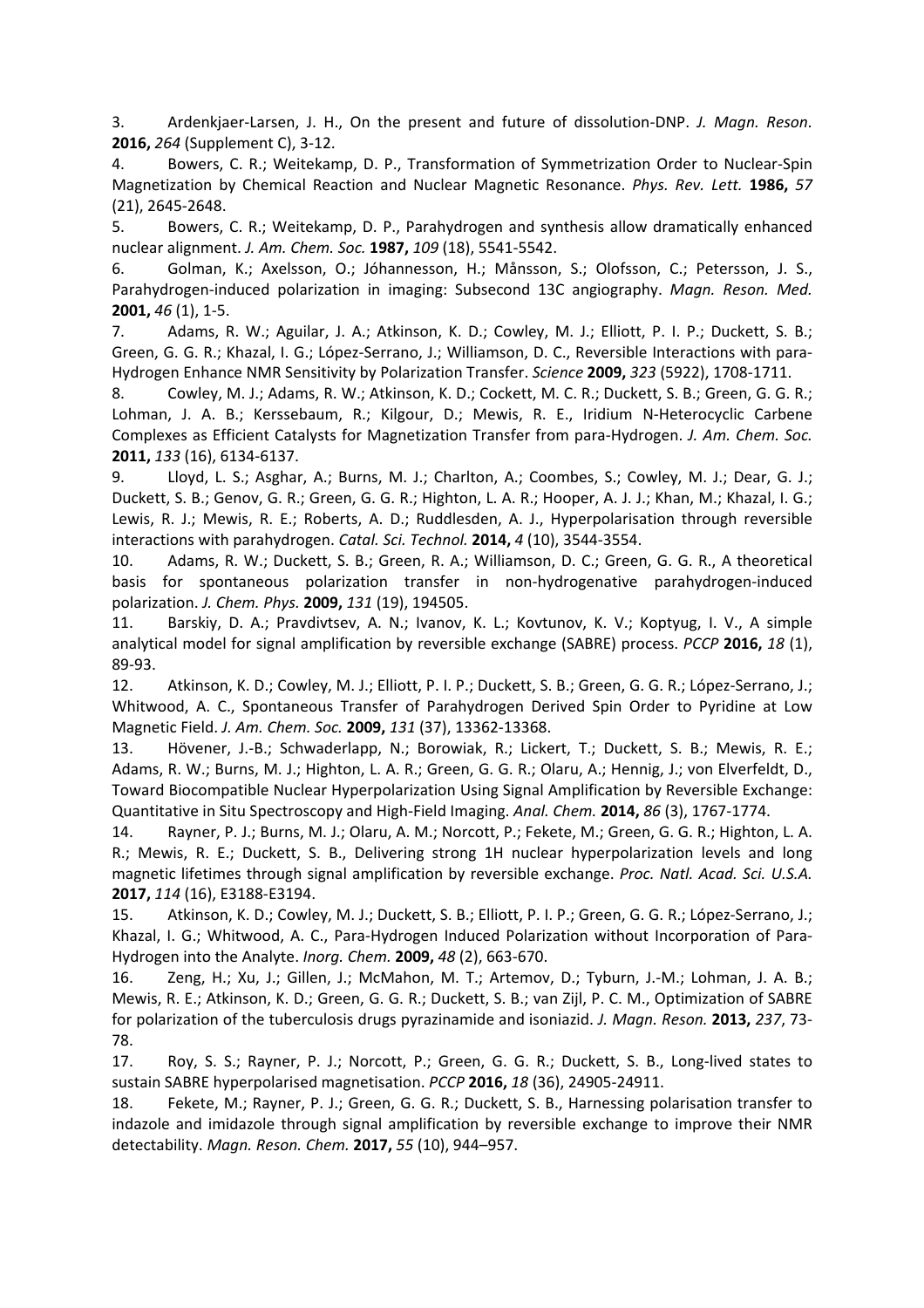19. Truong, M. L.; Theis, T.; Coffey, A. M.; Shchepin, R. V.; Waddell, K. W.; Shi, F.; Goodson, B. M.; Warren, W. S.; Chekmenev, E. Y., 15N Hyperpolarization by Reversible Exchange Using SABRE-SHEATH. *J. Phys. Chem. C* **2015,** *119* (16), 8786-8797.

20. Pravdivtsev, A. N.; Yurkovskaya, A. V.; Vieth, H.-M.; Ivanov, K. L., RF-SABRE: A Way to Continuous Spin Hyperpolarization at High Magnetic Fields. *J. Phys. Chem. B* **2015,** *119* (43), 13619- 13629.

21. Dücker, E. B.; Kuhn, L. T.; Münnemann, K.; Griesinger, C., Similarity of SABRE field dependence in chemically different substrates. *J. Magn. Reson.* **2012,** *214*, 159-165.

22. Roy, S. S.; Norcott, P.; Rayner, P. J.; Green, G. G. R.; Duckett, S. B., A Hyperpolarizable 1H Magnetic Resonance Probe for Signal Detection 15 Minutes after Spin Polarization Storage. *Angew. Chem. Int. Ed.* **2016,** *55* (50), 15642-15645.

23. Appleby, K. M.; Mewis, R. E.; Olaru, A. M.; Green, G. G. R.; Fairlamb, I. J. S.; Duckett, S. B., Investigating pyridazine and phthalazine exchange in a series of iridium complexes in order to define their role in the catalytic transfer of magnetisation from para-hydrogen. *Chem. Sci.* **2015,** *6* (7), 3981- 3993.

24. Roy, S. S.; Norcott, P.; Rayner, P. J.; Green, G. G. R.; Duckett, S. B., A Simple Route to Strong Carbon-13 NMR Signals Detectable for Several Minutes. *Chem. - Eur. J.* **2017,** *23* (44), 10496-10500.

25. Olaru, A. M.; Burt, A.; Rayner, P. J.; Hart, S. J.; Whitwood, A. C.; Green, G. G. R.; Duckett, S. B., Using signal amplification by reversible exchange (SABRE) to hyperpolarise 119Sn and 29Si NMR nuclei. *Chem. Commun.* **2016,** *52* (100), 14482-14485.

26. Gloggler, S.; Muller, R.; Colell, J.; Emondts, M.; Dabrowski, M.; Blumich, B.; Appelt, S., Parahydrogen induced polarization of amino acids, peptides and deuterium-hydrogen gas. *PCCP* **2011,** *13* (30), 13759-13764.

27. Shen, K.; Logan, A. W. J.; Colell, J. F. P.; Bae, J.; Ortiz, G. X.; Theis, T.; Warren, W. S.; Malcolmson, S. J.; Wang, Q., Diazirines as Potential Molecular Imaging Tags: Probing the Requirements for Efficient and Long-Lived SABRE-Induced Hyperpolarization. *Angew. Chem. Int. Ed.* **2017,** *56*, 12112-12116.

28. Mewis, R. E.; Green, R. A.; Cockett, M. C. R.; Cowley, M. J.; Duckett, S. B.; Green, G. G. R.; John, R. O.; Rayner, P. J.; Williamson, D. C., Strategies for the Hyperpolarization of Acetonitrile and Related Ligands by SABRE. *J. Phys. Chem. B* **2015,** *119* (4), 1416-1424.

29. Burns, M. J.; Rayner, P. J.; Green, G. G. R.; Highton, L. A. R.; Mewis, R. E.; Duckett, S. B., Improving the Hyperpolarization of 31P Nuclei by Synthetic Design. *The Journal of Physical Chemistry B* **2015,** *119* (15), 5020-5027.

30. Pravdivtsev, A. N.; Yurkovskaya, A. V.; Zimmermann, H.; Vieth, H.-M.; Ivanov, K. L., Transfer of SABRE-derived hyperpolarization to spin-1/2 heteronuclei. *RSC Adv.* **2015,** *5* (78), 63615-63623.

31. Pravdivtsev, A. N.; Yurkovskaya, A. V.; Vieth, H.-M.; Ivanov, K. L., Spin mixing at level anticrossings in the rotating frame makes high-field SABRE feasible. *PCCP* **2014,** *16* (45), 24672-24675.

32. Holmes, A. J.; Rayner, P. J.; Cowley, M. J.; Green, G. G. R.; Whitwood, A. C.; Duckett, S. B., The reaction of an iridium PNP complex with parahydrogen facilitates polarisation transfer without chemical change. *Dalton Trans.* **2015,** *44* (3), 1077-1083.

33. Norcott, P.; Rayner, P. J.; Green, G. G. R.; Duckett, S. B., Achieving High 1H Nuclear Hyperpolarization Levels with Long Lifetimes in a Range of Tuberculosis Drug Scaffolds. *Chem. - Eur. J.* **2017,** *23* (67), 16990-16997.

34. Pavlik, J. W.; Laohhasurayotin, S., Synthesis and spectroscopic properties of isomeric trideuterio- and tetradeuterio pyridines. *J. Heterocycl. Chem.* **2007,** *44* (6), 1485-1492.

35. Pavlik, J. W.; Laohhasurayotin, S., The photochemistry of 3,4,5-trideuteriopyridine. *Tetrahedron Lett.* **2003,** *44* (44), 8109-8111.

36. Kurhanewicz, J.; Vigneron, D. B.; Brindle, K.; Chekmenev, E. Y.; Comment, A.; Cunningham, C. H.; DeBerardinis, R. J.; Green, G. G.; Leach, M. O.; Rajan, S. S.; Rizi, R. R.; Ross, B. D.; Warren, W. S.; Malloy, C. R., Analysis of Cancer Metabolism by Imaging Hyperpolarized Nuclei: Prospects for Translation to Clinical Research. *Neoplasia* **2011,** *13* (2), 81-97.